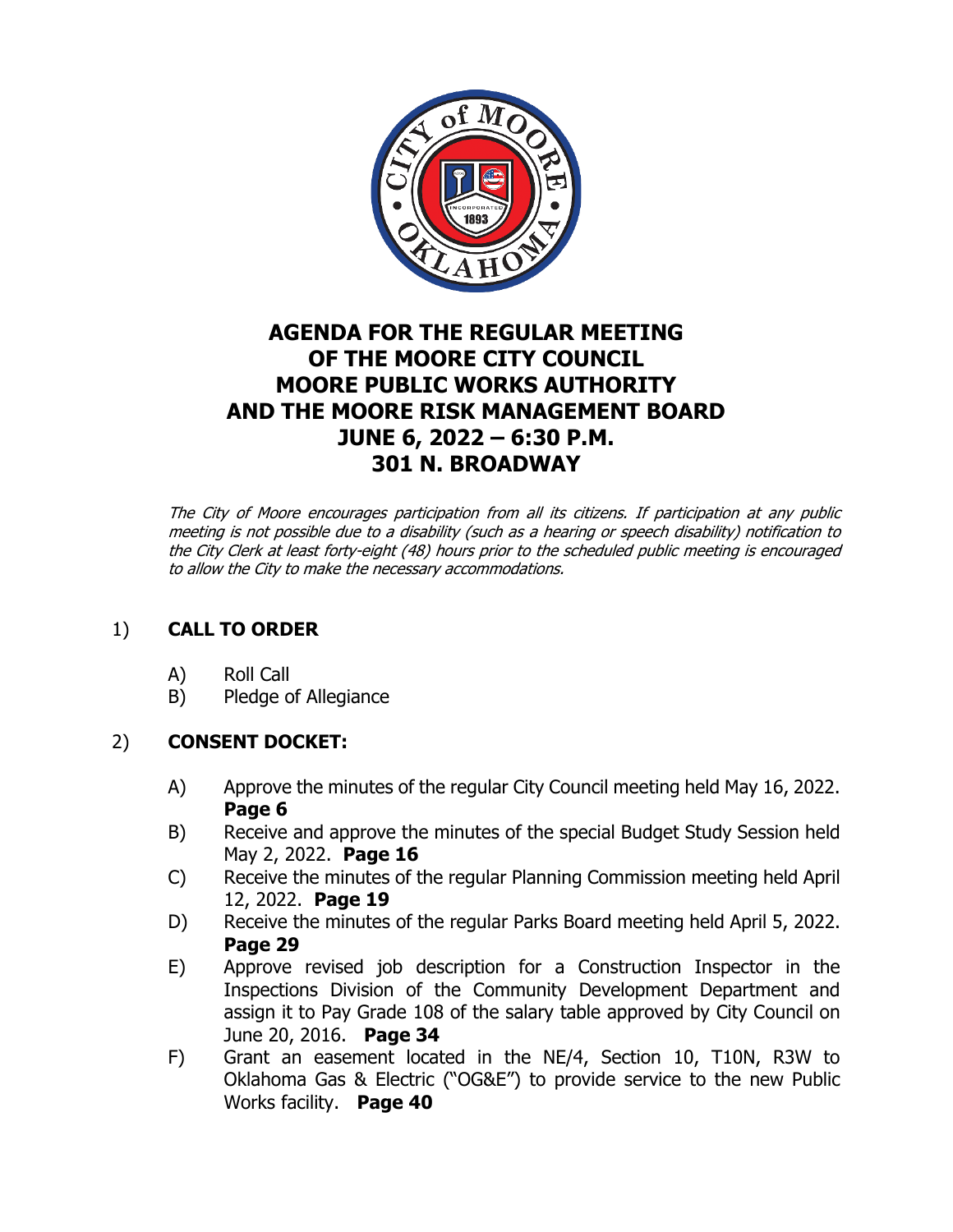- G) Declare two detective vehicles, a 2014 Ford Fusion Hybrid (VIN: 3FA6POLUXER285050) and a 2015 Ford Fusion Hybrid (VIN: 3FA6POLUXFR145940), and a 2014 Police Interceptor Utility Vehicle (VIN: 1FM5K8AR1EGA71021) as surplus. **Page 44**
- H) Approve a Memorandum Agreement for FY 22-23 with the Oklahoma Water Resources Board and the U.S. Geological Survey for stream gauging and authorize payment in the amount of \$5,900. **Page 47**
- I) Renew existing Interlocal Agreement for Regional Household Hazardous Waste Collection and Management with the City of Oklahoma City. **Page 50**
- J) Approve a revised job description for Custodian to be used in any City Department, and maintain its assignment to Pay Grade 108 of the salary table approved by City Council on June 20, 2016. **Page 57**
- K) Approve and ratify claims and expenditures for FY 2021-2022 in the amount of \$4,042,887.52. **Page 63**

ACTION:

3) Consider approval of the FY 2022-2023 annual budget and adopt Resolution No. 22(22). Management **Page 128**

ACTION:

4) Consider adoption of a Resolution No. 23(22) pertaining to the General Obligation Bonds of 2022B, approved by a majority of the qualified voters at an election held on November 9, 2021, fixing the amount of Bonds to mature each year, fixing the time and place the Bonds are to be sold, and authorizing the Clerk to give notice of said sale as required by law. Management **Page 131**

ACTION: \_\_\_\_\_\_\_\_\_\_\_\_\_\_\_\_\_\_\_\_\_\_\_\_\_\_\_\_\_\_\_\_\_\_\_\_\_\_\_\_\_\_\_\_\_\_\_\_\_\_\_\_\_\_\_\_\_\_

5) Consider Rezoning Application No. RZ-1021, located in the SE/4 of Section 11, T10N, R3W, being north of NE 12<sup>th</sup> Street and west of Eastern Avenue from C-1 Office District to C-3 General Commercial District; and approve Ordinance No. 6(22). Application by Trevini, LLC/Samir Marfatia. Planning Commission recommended approval 8-0). Ward 2. Community Development **Page 134**

ACTION:

6) Consider the Final Plat of Cypress Creek, Section 1, located in the SE/4 of Section 19, T10N, R2W, being north of SE 19<sup>th</sup> Street and west of Sunnylane Road. Application by Farzanah Development, LLP/Hossein Farzanah. (Planning Commission recommended approval 8-0). Ward 1. Community Development **Page 139**

ACTION: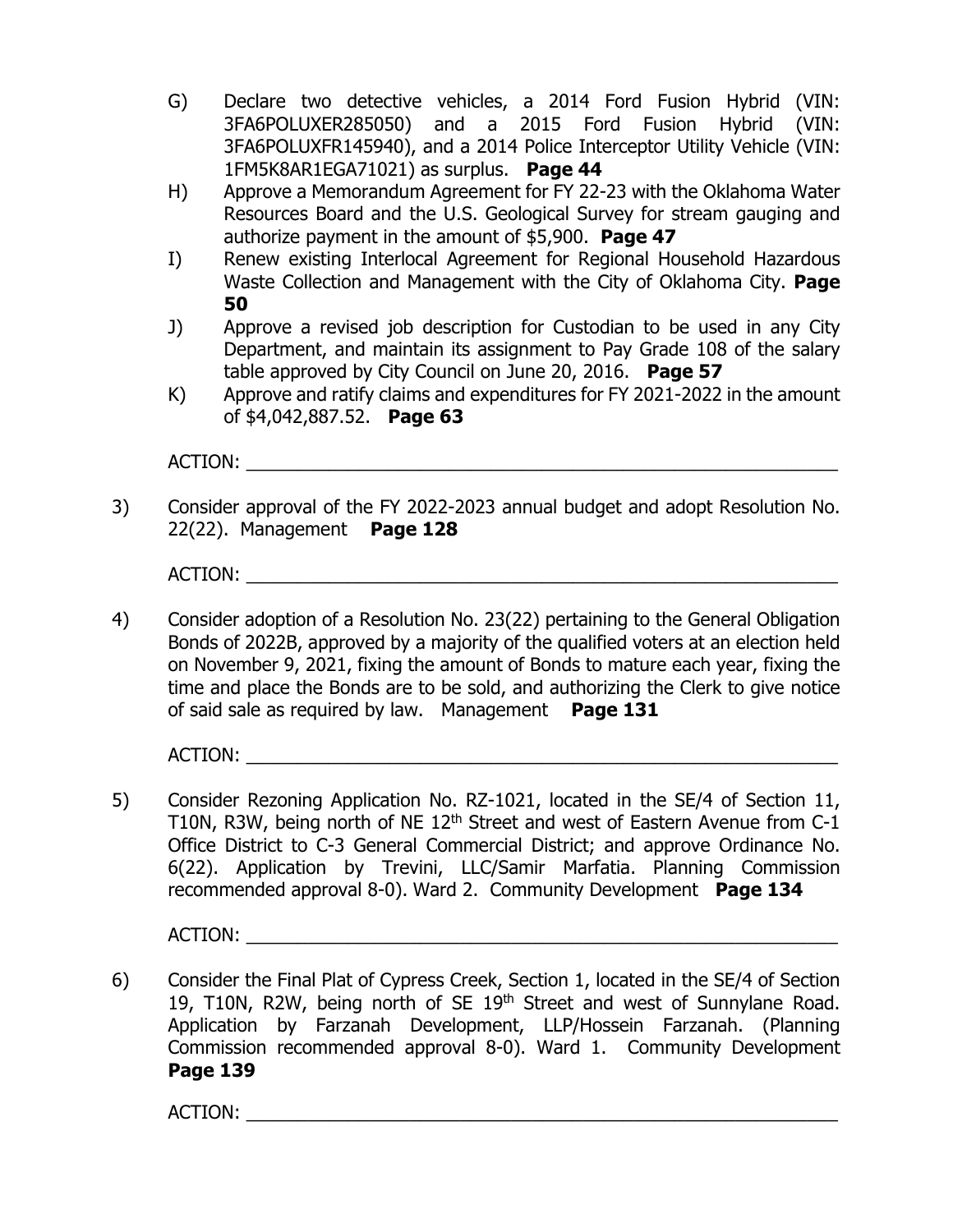7) Consider approval of a contract with an auto renewal in the budgeted amount of \$58,500, pursuant to written quotes, with ARC Pyrotechnics for the City's annual July 4<sup>th</sup> (\$49,500) and December Holiday (\$9,000) Fireworks Display. Parks and Recreation **Page 147**

ACTION:

8) Discuss, consider, and if deemed appropriate, approve Resolution No. 21(22) withdrawing membership in the Regional Transportation Authority of Central Oklahoma. Management **Page 165**

ACTION: \_\_\_\_\_\_\_\_\_\_\_\_\_\_\_\_\_\_\_\_\_\_\_\_\_\_\_\_\_\_\_\_\_\_\_\_\_\_\_\_\_\_\_\_\_\_\_\_\_\_\_\_\_\_\_\_\_\_

9) Consider the appointment of Becky Cavnar to the Pioneer Library Board for a threeyear term. Management **Page 166**

ACTION:

10) Consider authorizing payment of \$36,195.84 to the Oklahoma Municipal League for service fees for FY 23; \$18,097.92 to be paid July 2022 and \$18,097.92 to be paid January 2023. Finance **Page 169**

ACTION:

11) Consider approving Change Order No. 5 with Crossland Construction Company for an increase in the amount of \$21,595.84 to the contract for revisions/additions inside the building for the Public Works Maintenance Facility Project. Management **Page 171**

ACTION:

12) Consider renewal of an agreement with the Moore Council on Aging for fiscal year ending June 30, 2023 to provide programs and activities for the senior citizens of Moore. Legal **Page 174**

ACTION:

## **RECESS THE CITY COUNCIL MEETING AND CONVENE THE MOORE PUBLIC WORKS AUTHORITY MEETING.**

13) CONSENT DOCKET: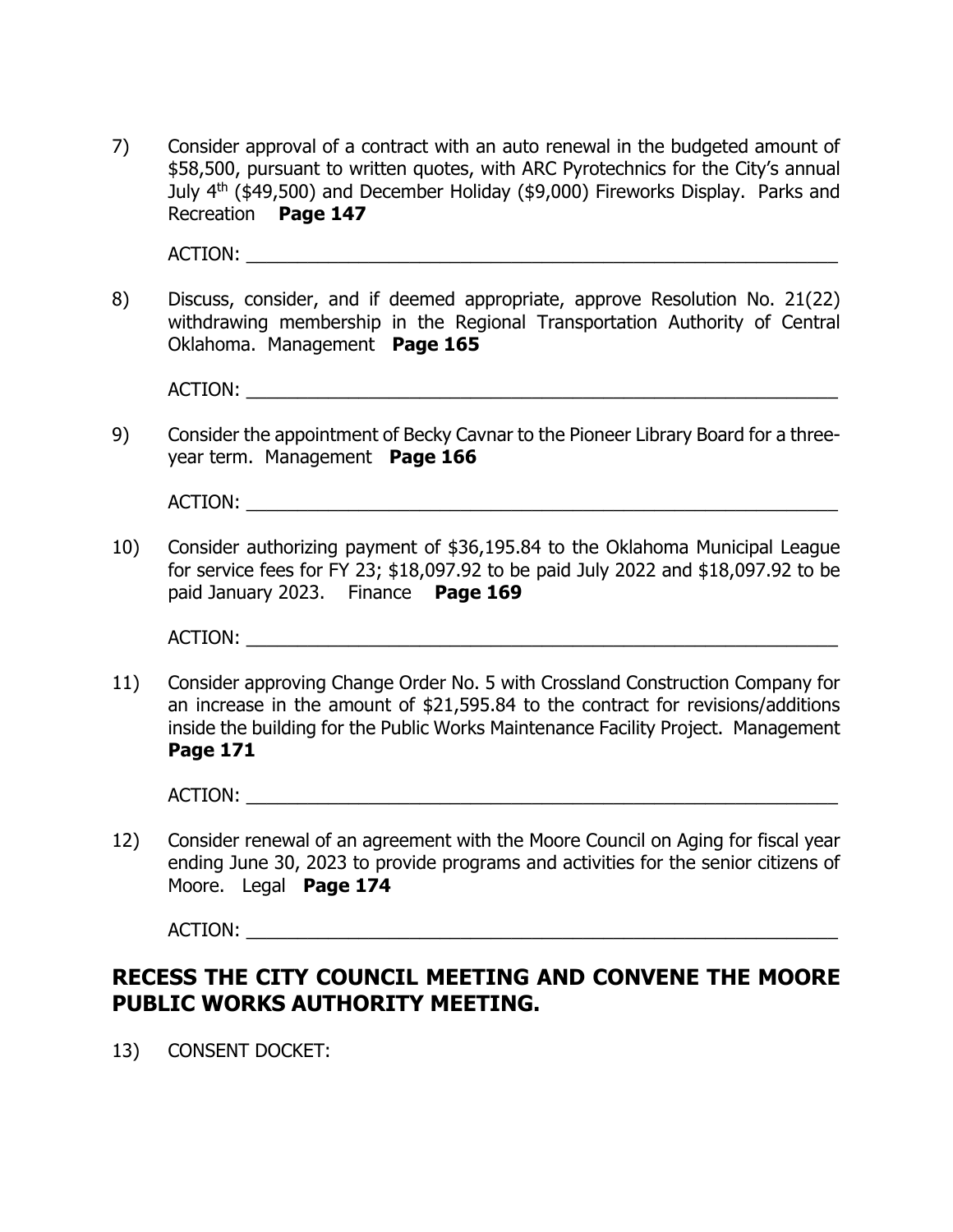- A) Receive and approve the minutes of the regular Moore Public Works Authority meeting held May 16, 2022.
- B) Receive and approve the minutes of the special Budget Study Session held May 2, 2022.
- C) Approve and ratify claims and expenditures for FY 2021-2022 in the amount of \$1,835,739.59. **Page 175**

ACTION:

14) Consider approval of the FY 2022-2023 annual budget and adopt Resolution No. 258(22). Management **Page 190**

ACTION: \_\_\_\_\_\_\_\_\_\_\_\_\_\_\_\_\_\_\_\_\_\_\_\_\_\_\_\_\_\_\_\_\_\_\_\_\_\_\_\_\_\_\_\_\_\_\_\_\_\_\_\_\_\_\_\_\_\_

# **RECESS THE MOORE PUBLIC WORKS AUTHORITY MEETING AND CONVENE THE MOORE RISK MANAGEMENT MEETING:**

- 15) CONSENT DOCKET:
	- A) Accept the minutes of the regular Moore Risk Management meeting held May 16, 2022.
	- B) Receive and approve the minutes of the special Budget Study Session held May 2, 2022.
	- C) Approve payment of a workers compensation settlement in the amount of \$11,340 for CBR No. 2050000859 to Tony Towery and authorize placement on the ad valorem tax roll.
	- D) Approve payment of a workers compensation settlement in the amount of \$12,870 for CBR No. 2050000947 to Gary Hanson and authorize placement on the ad valorem tax roll.
	- E) Approve and ratify claims and expenditures for FY 2021-2022 in the amount of \$268,973.83. **Page 193**

ACTION: \_\_\_\_\_\_\_\_\_\_\_\_\_\_\_\_\_\_\_\_\_\_\_\_\_\_\_\_\_\_\_\_\_\_\_\_\_\_\_\_\_\_\_\_\_\_\_\_\_\_\_\_\_\_\_\_\_\_

# **RECESS THE MOORE RISK MANAGEMENT MEETING AND RECONVENE THE CITY COUNCIL MEETING:**

- 16) NEW BUSINESS:
	- A) Citizens' forum for items not on the agenda.
	- B) Items from the City Council/Trustees.
	- C) Items from the City/Trust Manager.